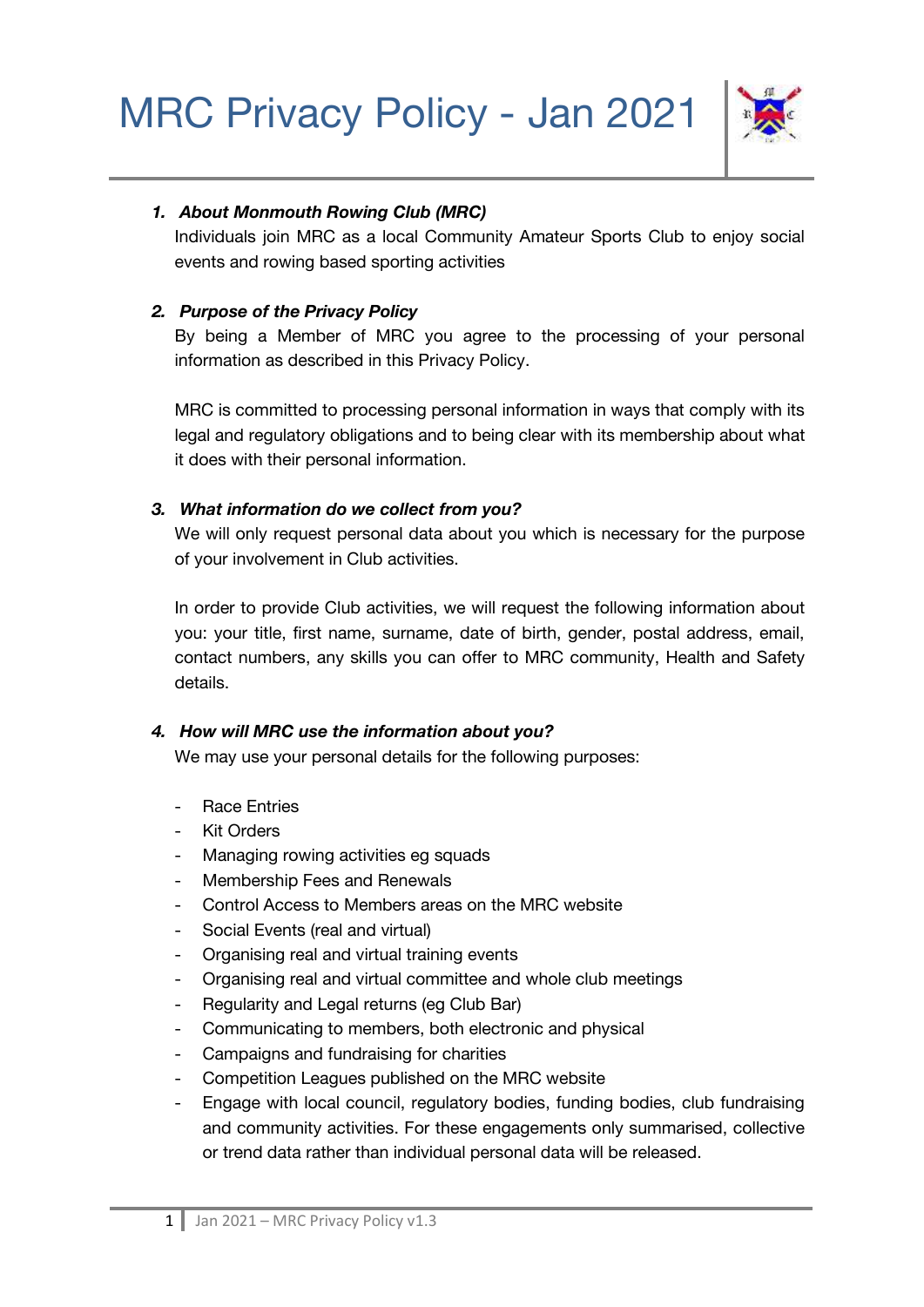

## *5. How long does MRC keep your information?*

We will hold your personal information for as long as you are a member of MRC. If you leave MRC, then the details will be retained for a period of 2 years before it is permanently deleted from the MRC records.

## *6. Who sees the information that MRC collects from you?*

In order to process your details, your personal information will be shared with key Committee Officers and managers of the MRC website to enable the provision of Club services.

We will not share your individual information with any third parties but summary, collective and trend data which does not allow individuals to be identified will occasionally be released to local council, regulatory bodies, funding bodies or community groups (and their agents). Any such release will be approved by the Chairman.

## *7. How does MRC protect your personal information?*

From 2021, membership data will be stored and processed within a password protected web server (Wix). Before 2021 it was stored in Excel sheets held by the Membership Officer and Treasurer.

For the purposes of club and committee communications, email addresses are added to the club's Google Groups.

We endeavour to take all reasonable and appropriate steps to protect your personal data. We protect your personal data from unauthorised access, use and loss by maintaining reasonable physical, electronic and procedural safeguards.

One of the MRC Committee will take the role of the Data Officer to manage and update this policy.

# *8. Requesting a copy of your information*

You have the right to request a copy of the personal data we hold about you. For requests, complaints or queries relating to the use of your personal information please contact the Digital Officer.

# *9. Keeping Personal Information Accurate*